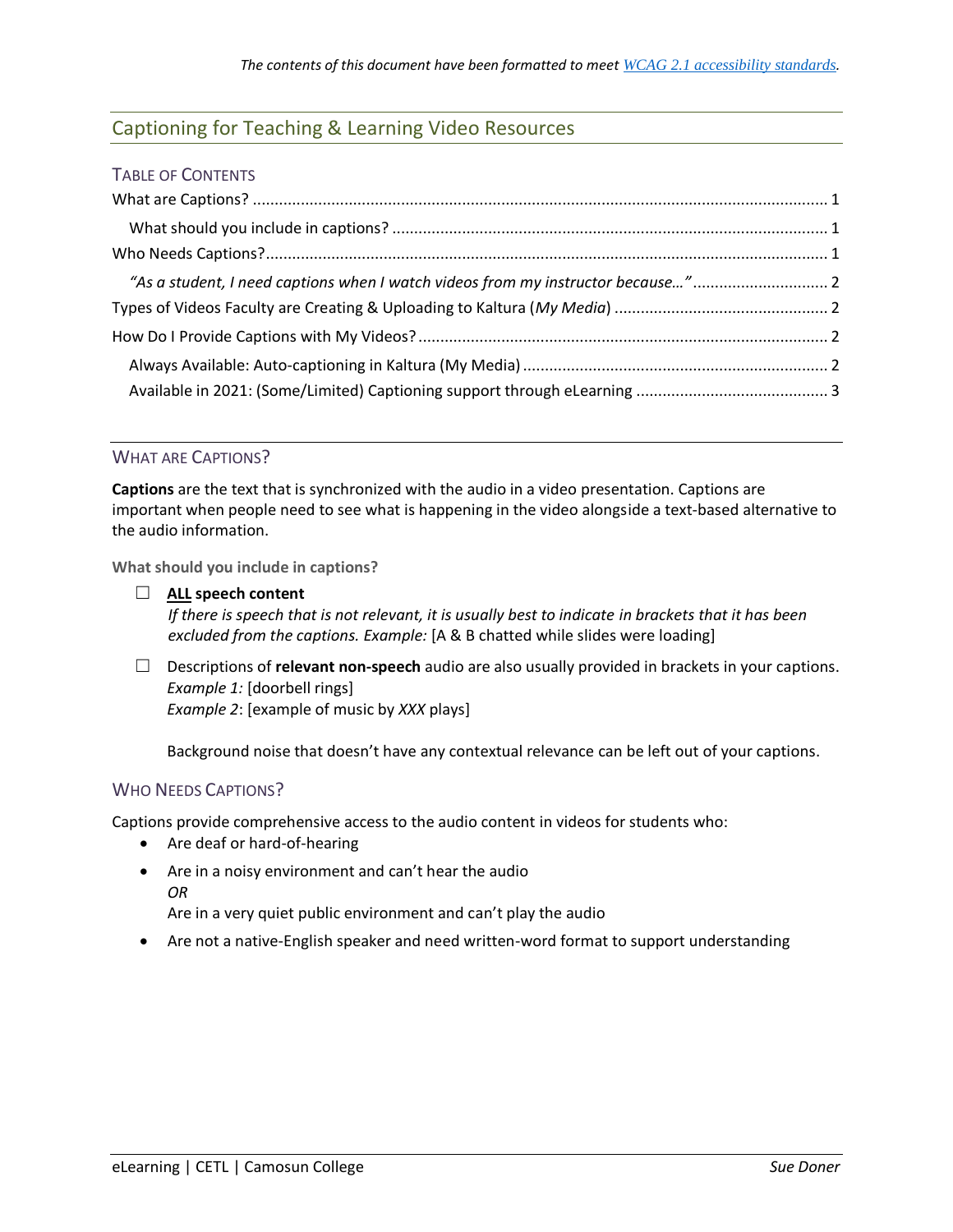<span id="page-1-0"></span>*"As a student, I need captions when I watch videos from my instructor because…"*

- "They use a lot of scientific terms and/or proper names that I haven't heard or seen before"
- "The audio in the recording is fuzzy/muffled/poor and it makes some of the material really hard to understand"
- "They have an accent and I don't always understand what they are saying"
- "I have to share my space with other people and I can't always play or hear the audio when I need to watch the content"
- "They speak too quickly for me and I miss important information"
- "I have a hearing disability and captions are the only way I can get the content my instructor is talking about"

<span id="page-1-1"></span>TYPES OF VIDEOS FACULTY ARE CREATING &UPLOADING TO KALTURA (*MY MEDIA*)

Faculty creations include videos of:

- Introduction to instructor
- Demonstrations of course concepts *(how-to, hands-on, practical examples, etc.)*
- Mini-lessons / mini-lectures
- Presentations *(e.g. narrated PowerPoint)*
- Interviews / Guest Speakers

Commonly asked question: "*Should faculty upload recordings of live-class Collaborate sessions to My Media*?"

- It is not necessary for students' review purposes to upload recordings of your live-class Collaborate recordings to your *My Media*. Students can access class recordings directly from the Collaborate section on your course site or via a direct link to the recording.
- **Suggestion**: only upload the recording of a class Collaborate session if you need to provide an improved version of the recording by adding captions – and can commit the time to editing any major errors created by the auto-captioning.

<span id="page-1-2"></span>HOW DO I PROVIDE CAPTIONS WITH MY VIDEOS?

<span id="page-1-3"></span>**Always Available: Auto-captioning in Kaltura (My Media)**

When you upload video files to Kaltura (*My Media*), Kaltura's captioning algorithms automatically generate captions for your videos.

However, it's important to know that components like background noise, proper names, specific terms/jargon, and variations in pronunciation can present challenges for these algorithms. Sometimes those challenges result in errors. The auto-captioning in Kaltura is approximately 70% accurate, which is comparable to the auto-captioning in YouTube.

**[You will need to edit your auto-captions](https://elearningtutorialscamosun.opened.ca/wp-content/uploads/sites/1304/2020/09/EditingCCInKaltura-D2L-Sept2020.pdf)**. Because auto-captions may include errors that will negatively affect students' comprehension, you should be prepared to review and edit the auto-captions before you publish your video to students. This is especially important when your video is the primary or sole means by which students get this particular content; they will have no other text-based representations of the concepts or terminology to refer to for comparison.